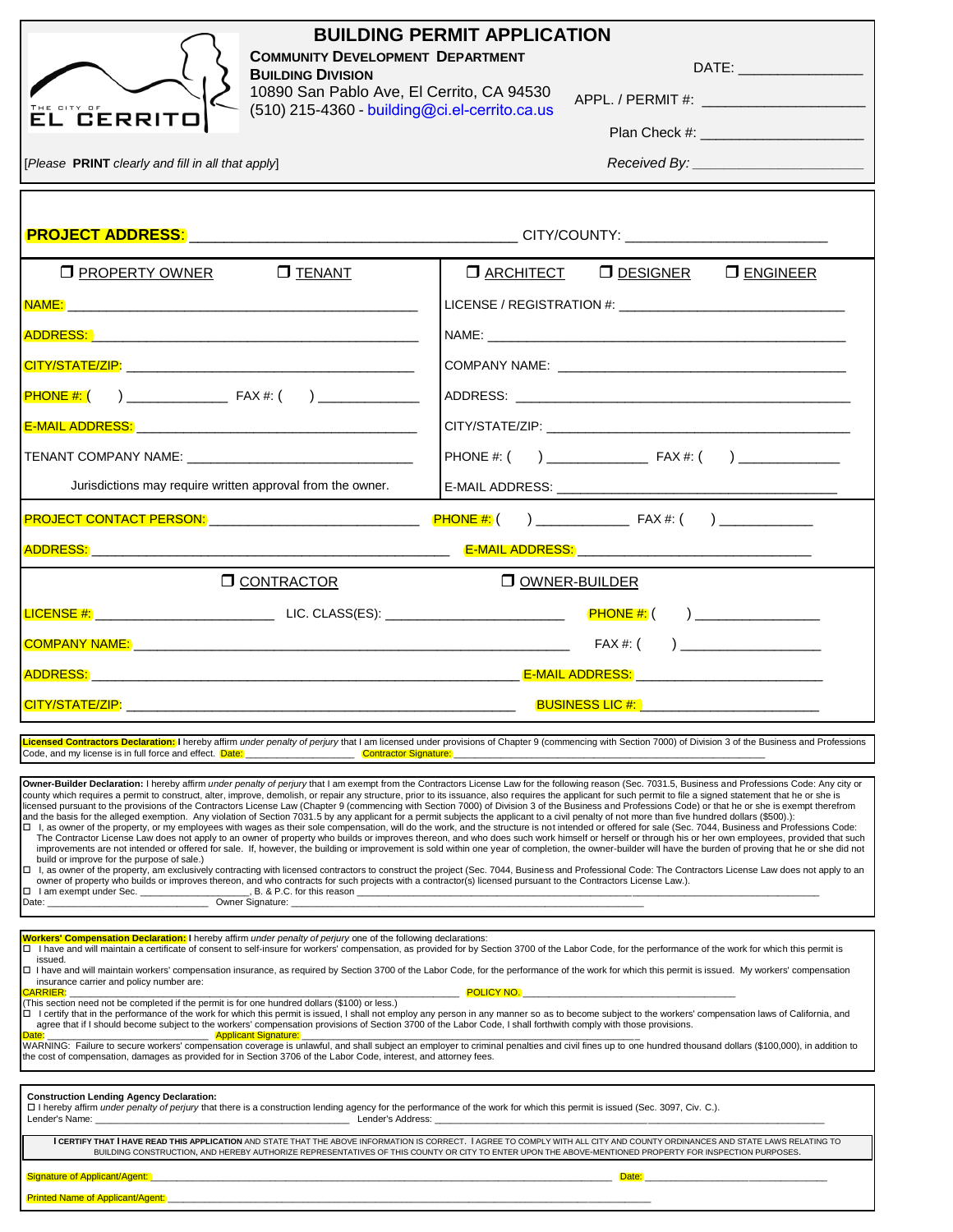| City of El Cerrito, CA                                                                                         | <b>BUILDING PERMIT APPLICATION WORKSHEET (Page 2)</b> |                                           |                                  |                                                                        |
|----------------------------------------------------------------------------------------------------------------|-------------------------------------------------------|-------------------------------------------|----------------------------------|------------------------------------------------------------------------|
|                                                                                                                | Please PRINT Clearly and Fill-In All That Apply       |                                           |                                  |                                                                        |
| TYPE OF CONSTRUCTION: __________ OCCUPANCY: ________ ZONE: _______ FIRE SPRINKLERS: □ Yes □ No                 |                                                       |                                           |                                  |                                                                        |
| HAZARDOUS MATERIALS: □ Yes □ No EXISTING USE: __________________________________ [ □ N/A ]                     |                                                       |                                           |                                  |                                                                        |
|                                                                                                                |                                                       |                                           |                                  |                                                                        |
|                                                                                                                |                                                       |                                           |                                  |                                                                        |
| <b>DESCRIPTION OF WORK:</b>                                                                                    | (Please fill-in and mark all that apply)              |                                           |                                  | <b>CONSTRUCTION VALUATION: \$</b> ___________________                  |
|                                                                                                                |                                                       | O NONRESIDENTIAL O RESIDENTIAL            |                                  |                                                                        |
| <b>O</b> New Building <b>D</b> Addition                                                                        |                                                       | <b>D</b> Alteration                       |                                  | <b>D</b> Termite/Dry Rot Repair D Demolish                             |
| <b>□ Move Building</b>                                                                                         |                                                       |                                           |                                  | □ Fire Sprinklers □ Sign Sign □ Foundation Only □ Chimney Demo/Rebuild |
| <b>D</b> Tenant Improvement D Swimming Pool/Spa D Fire Repair <b>D</b> Repair/Retrofit                         |                                                       |                                           |                                  |                                                                        |
| □ Other _________________________________ □ Combination Permit (Additional Information may be required)        |                                                       |                                           |                                  |                                                                        |
|                                                                                                                |                                                       |                                           |                                  |                                                                        |
|                                                                                                                |                                                       |                                           |                                  |                                                                        |
|                                                                                                                |                                                       |                                           |                                  |                                                                        |
|                                                                                                                |                                                       |                                           |                                  |                                                                        |
| <b>DESCRIPTION OF BUILDING:</b> (Please fill-in and mark all that apply)                                       |                                                       |                                           |                                  |                                                                        |
|                                                                                                                |                                                       |                                           |                                  |                                                                        |
| <b>O Office/Bank/Professional O Single Family O Duplex O Townhouse C Condominium O Apartment Bldg.</b>         |                                                       |                                           |                                  |                                                                        |
| □ Hotel/Motel       □ Amusement/Recreation □ Industrial     □ Service Station □ Medical Bldg.                  |                                                       |                                           |                                  |                                                                        |
| □ Restaurant       □ Accessory Bldg.     □ Historic Bldg.   □ Educational/School                               |                                                       |                                           |                                  |                                                                        |
| □ City/County Owned □ Church/Assembly □ Mercantile/Store □ Other: _____________________                        |                                                       |                                           |                                  |                                                                        |
| BLDG. AREA: _____________________________ sq. ft. BLDG. HEIGHT: __________ ft. No. STORIES: _________          |                                                       |                                           |                                  |                                                                        |
| <b>EXISTING:</b> Floor Area ______________Garage Area ___________Other Area __________ # Units _______         |                                                       |                                           |                                  |                                                                        |
| ADDITIONAL PROPOSED: Floor Area _______________Garage Area ____________Other Area ____________ # Units _______ |                                                       |                                           |                                  |                                                                        |
| Number of Bedrooms:                                                                                            | Number of Bathrooms ______                            |                                           | <b>Total Number of New Rooms</b> |                                                                        |
| Lot Size (sq. ft.) __________ Lot Dimensions (Front/Side/Rear)_____/_____/______ Lot Coverage % _____          |                                                       |                                           |                                  |                                                                        |
|                                                                                                                |                                                       |                                           |                                  |                                                                        |
|                                                                                                                |                                                       |                                           | □ Sewer                          | Water Well: $\Box$ Yes $\Box$ No                                       |
|                                                                                                                |                                                       |                                           | $\Box$ Septic                    |                                                                        |
|                                                                                                                |                                                       |                                           |                                  |                                                                        |
| <b>PLAN CHECK: O Yes O No</b>                                                                                  | [This Section is for Office Use Only]                 |                                           |                                  |                                                                        |
| <b>Route to Agencies Checked Below:</b>                                                                        |                                                       |                                           |                                  |                                                                        |
| Residential Plan Check                                                                                         | □ Public Works □ STEGE                                |                                           |                                  | O Contra Costa Co. Environmental Health                                |
| <b>D</b> Commercial Plan Check<br>$\Box$ Fire                                                                  | DebrisCompliance                                      |                                           | $\Box$ BAAQMD                    |                                                                        |
|                                                                                                                |                                                       |                                           |                                  |                                                                        |
| $\Box$ Planning                                                                                                |                                                       | □ Other:                                  |                                  |                                                                        |
|                                                                                                                |                                                       |                                           |                                  |                                                                        |
| <b>Check All That Apply:</b>                                                                                   |                                                       |                                           |                                  |                                                                        |
| □ Hazardous Materials                                                                                          | □ Energy Calcs Req'd                                  | □ School Fees Req'd                       |                                  | □ Certificate of Occupancy Req'd                                       |
| □ Soils Report Req'd<br>□ Engineer'g Calcs Req'd                                                               | □ Grading Plans Req'd<br>□ Special Inspection Req'd   | □ Sewer Fees Req'd<br>□ Planning Approval |                                  | □ Verify Workers Compensation<br>□ Other: _____________________        |

## **PAYMENT METHOD**

Payment for plan review and permit fees may be paid with cash, check, or credit card. Only Visa, MasterCard, Discover Card can be accepted. Over-the-Phone credit card payments will not be accepted. The credit card and proper identification must be present with the applicant to be used unless a pre-arranged credit authorization form for fax permits only is on file.